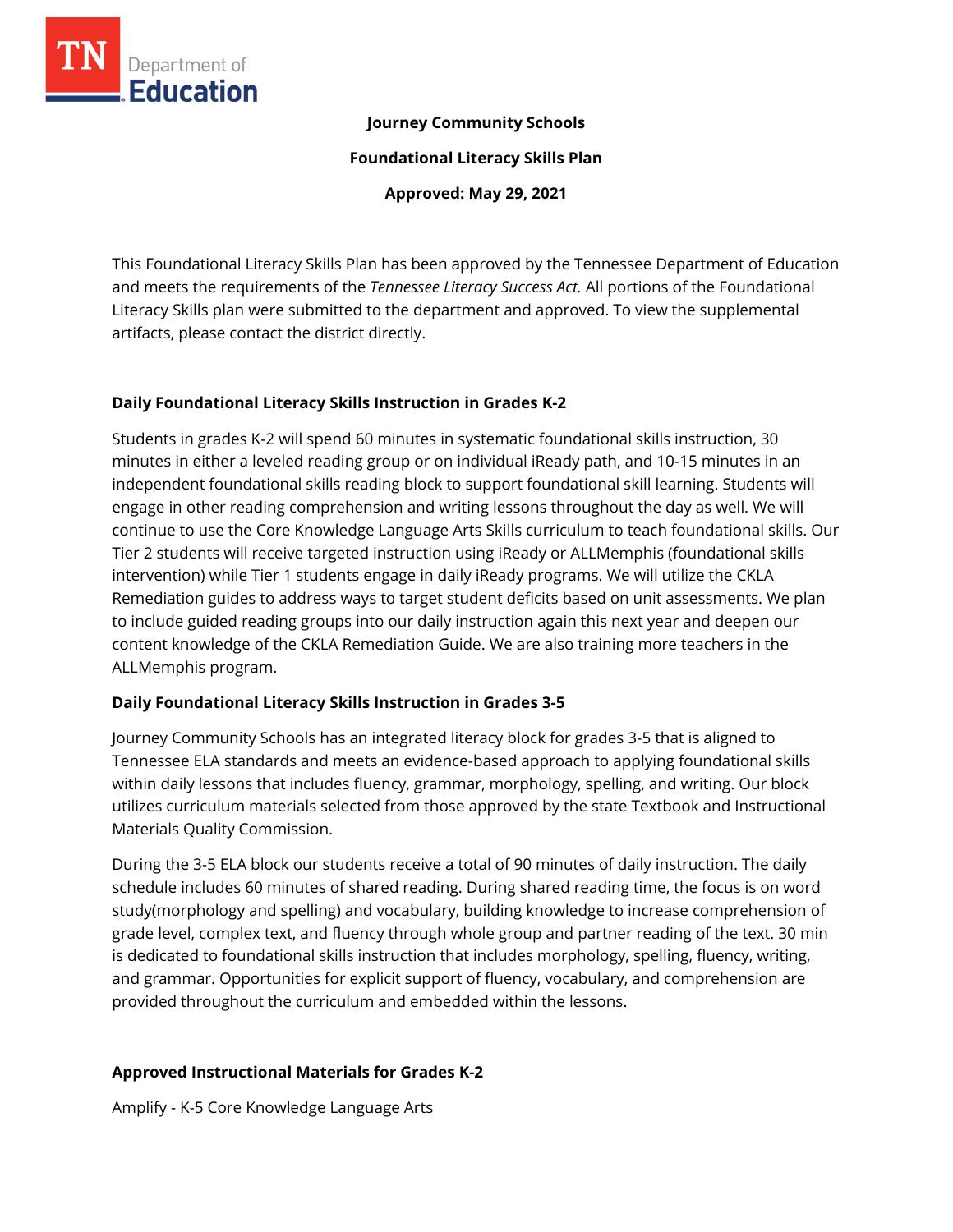Department of Education

#### **Approved Instructional Materials for Grades 3-5**

Amplify – K-5 Core Knowledge Language Arts

## **Universal Reading Screener for Grades K-5. This screener complies with RTI<sup>2</sup>and Say Dyslexia requirements.**

EasyCBM is our universal screener in grades K-5 for benchmarking and progress monitoring

and is on the state approved list. EasyCBM complies with RTI2 and Say Dyslexia

requirements. The screener is used to assess reading in the fall, winter, and spring

for grades Kindergarten through 5th grade.

#### **Intervention Structure and Supports**

In the fall, students are given a universal screener (easyCBM) to determine which students have a significant reading deficiency or are "at-risk." Our district and school level RTI2 teams review the universal screener data to determine which students score between the 0-25th percentile and designate Tier 2 and Tier 3 classifications. Students classified as Tier 2 or Tier 3 are given a survey level assessment to determine specific reading deficits in order to best assign students to a small group with an intervention that targets the deficit. Students receive daily, small group intervention for at least 45 minutes during their school's RTI block.

K-5 teachers are supported to provide targeted interventions to Tier 2 and Tier 3 students in their specific reading deficit through our partnership with AllMemphis. AllMemphis trains our teachers in the Orton-Gillingham approach and their curriculum resources; this is our primary resource for intervention. Secondary resources for intervention include Corrective Reading and i-Ready depending on the grade ban and reading deficit. School RTI2 teams meet every month to determine if a change in the intervention or person providing the intervention is needed. The team looks at several variables like progress monitoring data, attendance, and fidelity checks to inform this decision.

Intervention takes place during the school's "all hands on deck" (AHOD) block. The AHOD block occurs at the same time each day across the school and all school personnel are used to provide intervention support during this time. While students are in their intervention groups, they work on activities that make them stronger in that skill. Tier 2 students are progress monitored bi-weekly and Tier 3 students are progress monitored weekly to monitor progress of the reading skill. Indirect and direct fidelity checks occur to ensure that interventions are being implemented with integrity.

### **Parent Notification Plan/Home Literacy Reports**

After implementing the universal screener EasyCBM, parents are notified of their student's performance with the letter attached below and information regarding the EasyCBM results. Parents are notified of which tier their student has fallen into based on results and if they will receive additional interventions. Parents are given specific information on which area of reading the student shows a need for intervention. Parents are then given notification of progress monitoring probes implemented monthly. Parents are able to request a meeting for additional information at any time.